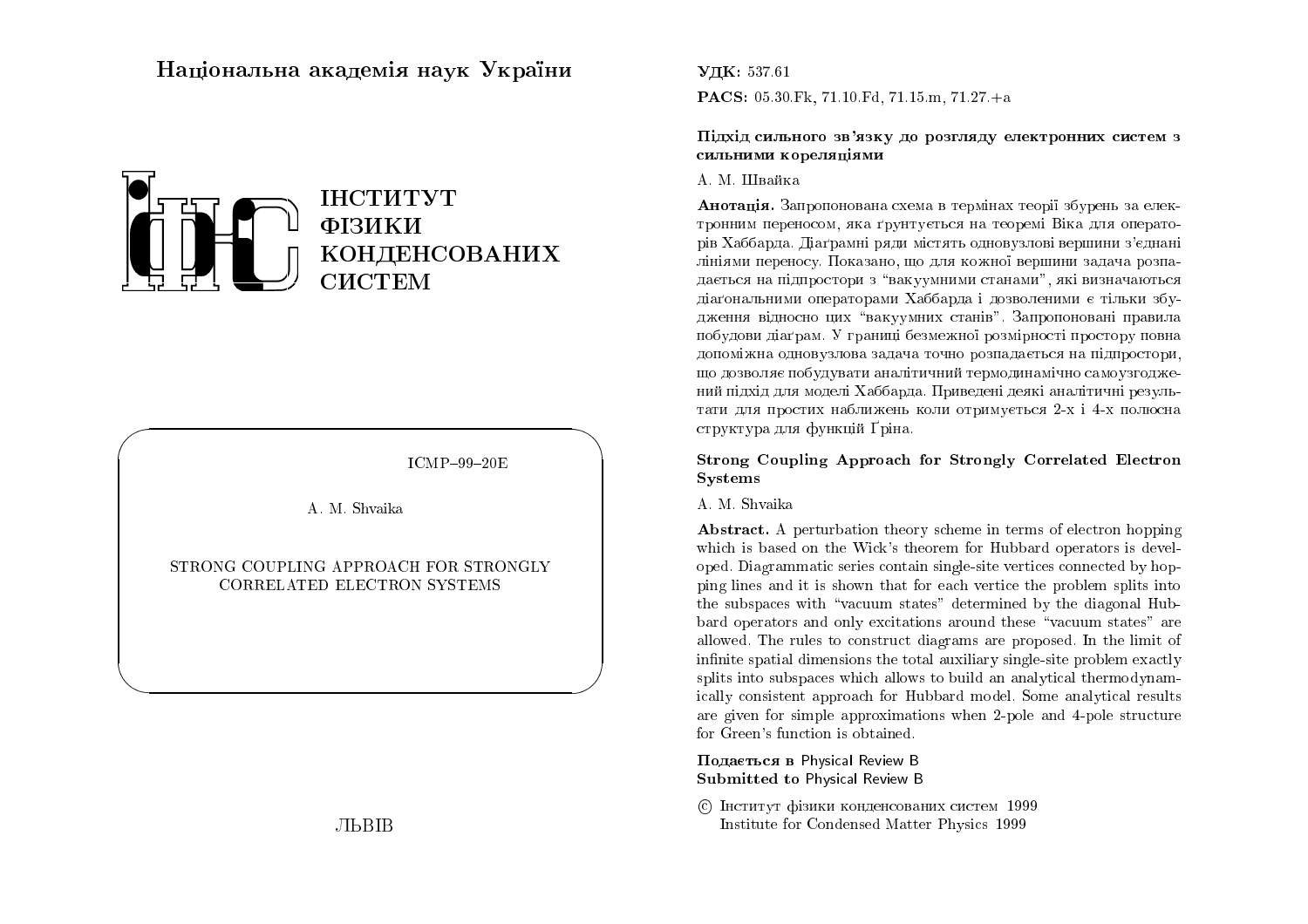# 1. Introduction

Many unconventional properties (e.g. metal-insulator transition, electronic (anti)ferromagnetism) of the narrow band systems (transition metals and their compounds, some organic systems, high- $T_c$  superconductors, etc.) can be explained only by proper treatment of the strong local electron correlations. The simplest models allowing for the electron correlations are a single-band Hubbard model with on-site repulsion  $U$ and hopping energy t and its strong coupling limit  $(U \gg t)$ :  $t-J$  model. Resent studies of the Hubbard type models connected mainly with the theory of high- $T_c$  superconductivity and performed in the weak  $(U \leq 4t)$ and strong  $(U \gg t)$  coupling limits elucidate some important features of these models [1]. But still a lot of problems remains, especially for the  $U \gg t$  case where there are no rigorous approaches.

Such approaches can be built using systematic perturbation expansion in terms of the electron hopping [2] using diagrammatic technique for Hubbard operators [3,4]. One of them was proposed in for the Hubbard  $(U = \infty$  limit) and  $t - J$  models [5,6]. The lack of such approach is connected with the concept of "hierarchy" system for Hubbard operators when the form of the diagrammatic series and final results strongly depend on the system of the pairing priority for Hubbard operators. On the other hand it is difficult to generalize it on the case of arbitrary  $U$ .

In last decade the essential achievements of the theory of the strongly correlated electron systems are connected with the development of the dynamical mean field theory (DMFT) proposed by Metzner and Vollhardt [7] for Hubbard model (see also Ref. [8] and references there in). DMFT is a nonperturbative scheme which allows to project Hubbard model on the single impurity Anderson model and is exact in the limit of infinite space dimensions  $(d = \infty)$ . There are no restrictions on the  $U$  value within this theory and it turns out to be useful for intermediate coupling  $(U \sim t)$  for which it ensures the correct description of the metal-insulator phase transition and determines the region of the Fermi liquid behaviour of the electron subsystem. Moreover, some class of the binary alloy type models (e.g. Falicov-Kimball model) can be studied almost analytically within DMFT [9]. But in the case of Hubbard model, the treatment of the effective single impurity Anderson model is very complicated and mainly computer simulations (exact diagonalization of the finite sized systems or quantum Monte Carlo) are used which calls for the development of analytical approaches.

The first analitical approximation proposed for Hubbard model was a simple Hubbard-I approximation [10] (see Ref. [11] for its possible im-

provement) which is correct in the atomic  $(t = 0)$  and band  $(U = 0)$ limits but is inconsistent in the intermediate cases and can not describe metal-insulator transition. Hubbards alloy-analogy solution [12] (so-called Hubbard-III approximation) incorporates into the theory an electron scattering on the charge and spin fluctuations that allow to give qualitative description of the changes of the density of state at the metalinsulator transition point. Hubbard-I and Hubbard-III approximations introduces two types of particles (electrons moving between empty sites and electrons moving between sites occupied by an electrons of opposite spin) with the different energies which differ by  $U$  and form two Hubbard bands. Related schemes of the so-called 2-pole approximations [13,14] are also considered. However, in the recent QMC studies [15,16] it is clearly distinguished 4 bands in the spectral functions rather then the 2 bands predicted by the 2-pole approximations. Such 4-band structure is reproduced by the strong coupling expansion for the Hubbard model [16] in the one-dimensional case. Within other approches let us mention non-crossing approximation [17,18], Edwards-Hertz approach [19,20], iterative perturbation theory [21], alloy analogy based approaches  $[22-24]$ and linked cluster expansions [25,26] which are reliable in certain limits and the construction of the thermodynamically consistent theory still remains open.

The aim of this paper is to develop for Hubbard type models a rigorous perturbation theory scheme in terms of electron hopping which is based on the Wick's theorem for Hubbard operators [3,4] and is valid for arbitrary value of  $U$  ( $U < \infty$ ) and does not depend on the "hierarchy" system for  $X$  operators. In the limit of infinite spatial dimensions these analytical scheme allows to build a self-consistent Kadanoff-Baym type theory [27] for Hubbard model and some analytical results are given for simple approximations. Falicov-Kimball model is also considered as an exactly soluble limit of Hubbard model.

## 2. Perturbation theory in terms of electron hopping

We consider lattice electronic system which can be described by the following statistical operator

$$
\hat{\rho} = e^{-\beta \hat{H}_0} \hat{\sigma}(\beta), \n\hat{\sigma}(\beta) = T \exp \left\{ - \int_0^{\beta} d\tau \int_0^{\beta} d\tau' \sum_{ij\sigma} t_{ij}^{\sigma} (\tau - \tau') a_{i\sigma}^{\dagger}(\tau) a_{j\sigma}(\tau') \right\}, (1)
$$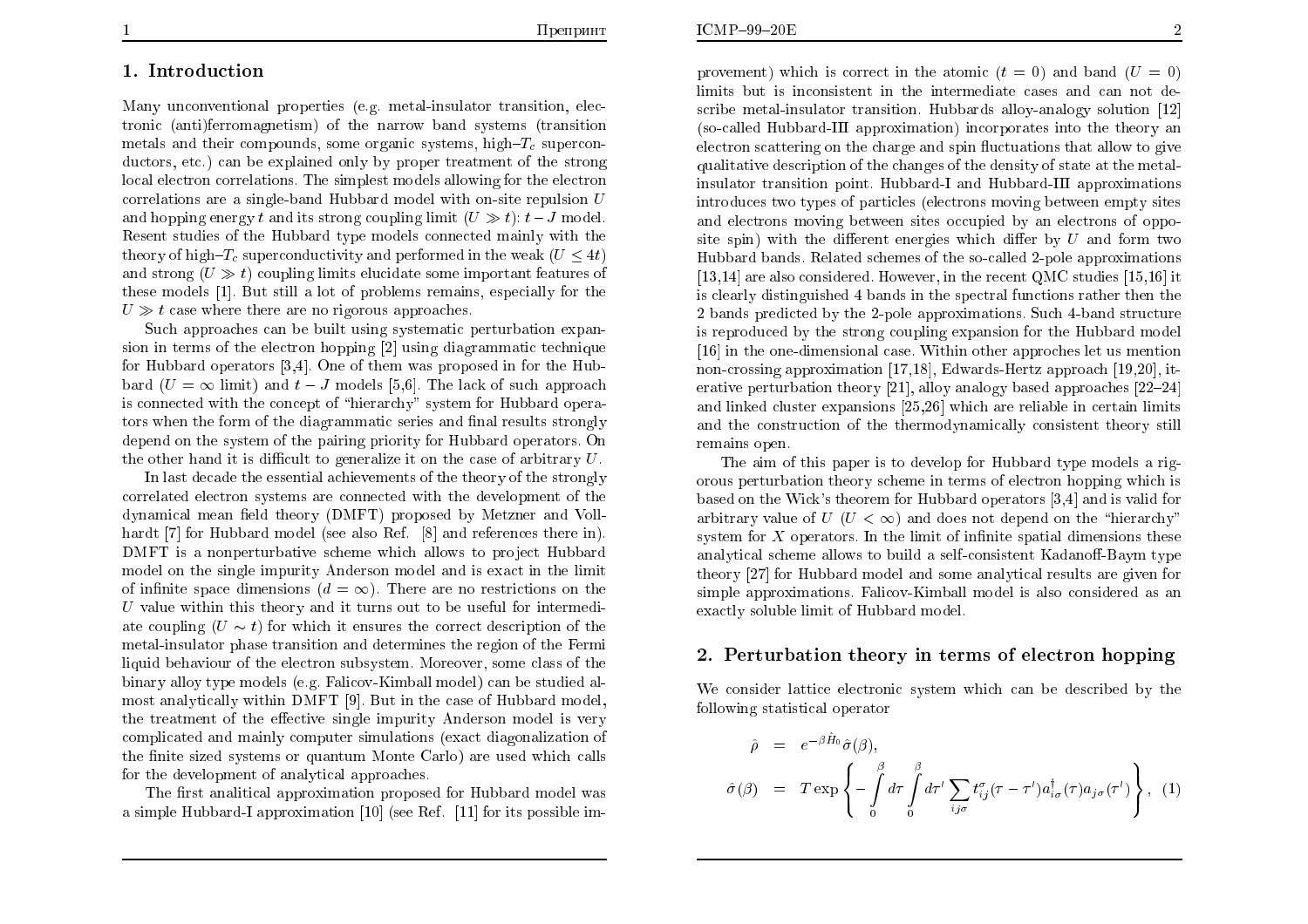where

$$
\hat{H}_0 = \sum_i \hat{H}_i \tag{2}
$$

is a sum of the single site contributions and for Hubbard model we must put

$$
H_i = U n_{i\uparrow} n_{i\downarrow} - \mu (n_{i\uparrow} + n_{i\downarrow}) - h (n_{i\uparrow} - n_{i\downarrow}),
$$
  
\n
$$
t_{ij}^{\sigma}(\tau - \tau') = t_{ij} \delta(\tau - \tau').
$$
\n(3)

In addition for Falicov-Kimball model we must also put

$$
t_{ij}^{\sigma}(\tau - \tau') = \begin{cases} t_{ij}\delta(\tau - \tau') & \text{for } \sigma = \uparrow \\ 0 & \text{for } \sigma = \downarrow \end{cases} . \tag{4}
$$

It is supposed that we know eigenvalues and eigenstates of the zeroorder Hamiltonian (2)

$$
H_i|i, p\rangle = \lambda_p|i, p\rangle
$$

and one can introduce Hubbard operators

$$
\hat{X}_i^{pq} = |i, p\rangle\langle i, q| \tag{5}
$$

in terms of which zero-order Hamiltonian is diagonal

$$
H_0 = \sum_i \sum_p \lambda_p \hat{X}_i^{pp}.
$$

For Hubbard model we have four states  $|i, p\rangle = |i, n_{i, \uparrow}, n_{i, \downarrow}\rangle$ :  $|i, 0\rangle =$  $|i,0,0\rangle$  (empty site),  $|i,2\rangle = |i,1,1\rangle$  (double occupied site),  $|i, \uparrow\rangle =$  $|i,1,0\rangle$  and  $|i,\downarrow\rangle = |i,0,1\rangle$  (sites with spin-up and spin-down electrons) with energies

$$
\lambda_0 = 0, \quad \lambda_2 = U - 2\mu, \quad \lambda_\downarrow = h - \mu, \quad \lambda_\uparrow = -h - \mu. \tag{6}
$$

Connection between the electron operators and Hubbard ones is following

$$
n_{i\sigma} = X_i^{22} + X_i^{\sigma\sigma}; \quad a_{i\sigma} = X_i^{0\sigma} + \sigma X_i^{\bar{\sigma}2}.
$$
 (7)

Our aim is to calculate grand canonical potential functional

$$
\Omega = -\frac{1}{\beta} \ln \operatorname{Sp} \hat{\rho} = \Omega_0 - \frac{1}{\beta} \ln \langle \hat{\sigma}(\beta) \rangle_0, \n\Omega_0 = -\frac{1}{\beta} \ln \operatorname{Sp} e^{-\beta H_0},
$$
\n(8)

single-electron Green's functions

$$
G_{ij\sigma}(\tau - \tau') = \langle Ta_{i\sigma}^{\dagger}(\tau)a_{j\sigma}(\tau')\rangle = \frac{\delta\Omega}{\delta t_{ij}^{\sigma}(\tau - \tau')}
$$
 (9)

and mean values

$$
n = \frac{1}{N} \sum_{i} \langle n_{i\uparrow} + n_{i\downarrow} \rangle = -\frac{1}{N} \frac{d\Omega}{d\mu},
$$
  

$$
m = \frac{1}{N} \sum_{i} \langle n_{i\uparrow} - n_{i\downarrow} \rangle = -\frac{1}{N} \frac{d\Omega}{dh}.
$$
 (10)

Here,  $\langle \ldots \rangle = \frac{1}{Z} \text{Sp}(\ldots \hat{\rho}), Z = \text{Sp} \hat{\rho}$ , or in interacting representation

$$
\langle \ldots \rangle = \frac{1}{\langle \hat{\sigma}(\beta) \rangle_0} \langle \ldots \hat{\sigma}(\beta) \rangle_0 = \langle \ldots \hat{\sigma}(\beta) \rangle_{0c}, \qquad (11)
$$

where  $\langle \ldots \rangle_0 = \frac{1}{Z} \text{Sp}(\ldots e^{-\beta H_0}); Z_0 = \text{Sp} \, e^{-\beta H_0}.$ 

We expand scattering matrix  $\hat{\sigma}(\beta)$  in (1) into the series in terms of electron hopping and for  $\langle \sigma(\beta) \rangle_0$  we obtain a series of terms which are products of the hopping integrals and averages of the electron creation and annihilation operators or, using (7), Hubbard operators which will be calculated with the use of the corresponding Wick's theorem.

Wick's theorem for Hubbard operators was formulated in Ref. [3] (see also Ref. [4] and references therein). For the Hubbard model we can define four diagonal Hubbard operators  $X^{pp}$   $(p = 0, 2, \downarrow, \uparrow)$  which are of bosonic type, four annihilation  $X^{0\downarrow}$ ,  $X^{0\uparrow}$ ,  $X^{\uparrow 2}$ ,  $X^{\downarrow 2}$  and four conjugated creation fermionic operators, and two annihilation  $X^{\downarrow\uparrow}$ ,  $X^{02}$  and two conjugated creation bosonic operators. The algebra of  $\hat{X}$  operators is defined by the multiplication rule

$$
X_i^{rs} X_i^{pq} = \delta_{sp} X_i^{rq},\tag{12}
$$

conserving condition

$$
\sum_{n} X_i^{pp} = 1\tag{13}
$$

and commutation relations

$$
[X_i^{rs}, X_j^{pq}]_{\pm} = \delta_{ij} (\delta_{sp} X_i^{rq} \pm \delta_{rq} X_i^{ps}), \qquad (14)
$$

where one must use anticommutator when both operators are of the fermionic type and commutator in all other cases. So, commutator or anticommutator of two Hubbard operators is not a  $\mathbb C$  number but a new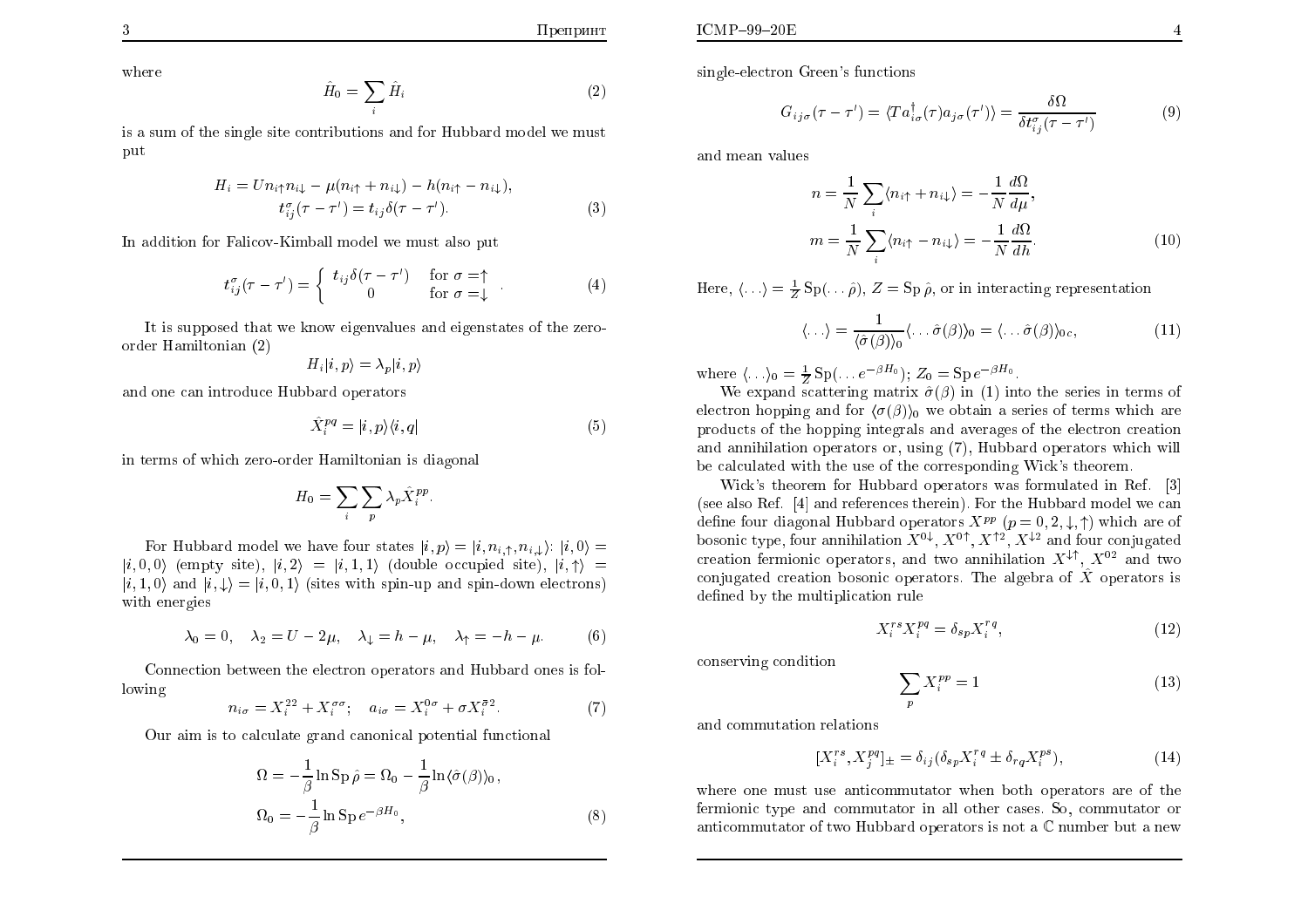Hubbard operator. Then the average of a  $T$  products of  $X$  operators can be evaluated by the consecutive pairing, with taking into account standard permutation rules for bosonic and fermionic operators, of all offdiagonal Hubbard operators  $X^{pq}$  according to the rule (Wick's theorem)

$$
\overline{X_i^{rs}(\tau_1)} X_0^{pq} (\tau) = -\delta_{0i} g_{pq} (\tau - \tau_1) [X_i^{rs}(\tau_1), X_i^{pq}(\tau_1)]_{\pm}
$$
 (15)

until we get the product of the diagonal Hubbard operators only. Here we introduce zero-order Green's function

$$
g_{pq}(\tau - \tau_1) = e^{(\tau - \tau_1)\lambda_{pq}} \begin{cases} \pm n_{\pm}(\lambda_{pq}) & \tau > \tau_1 \\ \pm n_{\pm}(\lambda_{pq}) - 1 & \tau < \tau_1 \end{cases}, \qquad (16)
$$

where  $\lambda_{pq} = \lambda_p - \lambda_q$  and  $n_{\pm}(\lambda) = \frac{1}{e^{\beta \lambda}+1}$ , and its Fourier transform is equal

$$
g_{pq}(\omega_n) = \frac{1}{i\omega_n - \lambda_{pq}}.\tag{17}
$$

In particular, for Hubbard model one can introduce following pairings:

$$
a_{i\sigma}(\tau_1)a_{j\sigma}^{\dagger}(\tau) = -\delta_{ij}\{g_{\sigma 0}(\tau - \tau_1)(X_i^{00}(\tau_1) + X_i^{\sigma\sigma}(\tau_1))
$$

$$
+g_{2\bar{\sigma}}(\tau - \tau_1)(X_i^{22}(\tau_1) + X_i^{\bar{\sigma}\bar{\sigma}}(\tau_1))\},
$$

$$
a_{i\bar{\sigma}}(\tau_1)a_{j\sigma}^{\dagger}(\tau) = -\delta_{ij}f_{\sigma}(\tau - \tau_1)X_i^{\sigma\bar{\sigma}}(\tau_1),
$$

$$
a_{i\bar{\sigma}}^{\dagger}(\tau_1)a_{j\sigma}^{\dagger}(\tau) = \delta_{ij}f_{\sigma}(\tau - \tau_1) \cdot \sigma \cdot X_i^{20}(\tau_1),
$$

$$
a_{i\bar{\sigma}}^{\dagger}(\tau_1)X_j^{\sigma\bar{\sigma}}(\tau) = \delta_{ij}g_{\sigma\bar{\sigma}}(\tau - \tau_1)a_{i\sigma}^{\dagger}(\tau_1),
$$

$$
a_{i\sigma}(\tau_1)X_j^{20}(\tau) = -\delta_{ij}g_{\sigma\bar{\sigma}}(\tau - \tau_1)a_{i\bar{\sigma}}(\tau_1),
$$

$$
a_{i\sigma}(\tau_1)X_j^{20}(\tau) = -\delta_{ij}g_{20}(\tau - \tau_1) \cdot \sigma \cdot a_{i\bar{\sigma}}^{\dagger}(\tau_1),
$$

where

$$
f_{\sigma}(\omega_n) \equiv g_{\sigma 0}(\omega_n) - g_{2\bar{\sigma}}(\omega_n) = -U g_{\sigma 0}(\omega_n) g_{2\bar{\sigma}}(\omega_n).
$$

Applying such pairing procedure to the expansion of  $\langle \hat{\sigma}(\beta) \rangle_0$  we get the following diagrammatic representation:

$$
\langle \hat{\sigma}(\beta) \rangle_0 = \left\langle \exp\left\{-\frac{\sqrt{2}}{2} - \frac{1}{2}\sum_{i=1}^{n} -\frac{1}{2}\sum_{i=1}^{n} \sum_{j=1}^{n} \sum_{j=1}^{n} \sigma_{ij} \right\} - \sum_{i=1}^{n} \sum_{j=1}^{n} \sum_{j=1}^{n} \sigma_{ij} \right\rangle_0 - \sum_{i=1}^{n} \sum_{j=1}^{n} \sum_{j=1}^{n} \sigma_{ij} \left\langle \hat{\sigma}(\beta) \right\rangle_0
$$
 (19)

where arrows denote zero order Green's functions (17), wavy lines denote hopping integrals and  $\square$ , ... stay for some complicated "*n*-vertices" which for such type perturbation expansion are an irreducible manyparticle single-site Green's functions calculated with single-site Hamiltonian (3). Each vertice (Green's function) is multiplied by a diagonal Hubbard operator denoted by a circle and one gets an expression with averages of a products of diagonal Hubbard operators. For Falicov-Kimball model expression (19) reduces and contains only single loop contributions

$$
\langle \hat{\sigma}(\beta) \rangle_0 = \left\langle \exp \left\{ -\frac{\sqrt{2\Delta}}{\mathbf{S}} - \frac{1}{2} \sum_{\mathbf{Q}} \sum_{i=1}^{n} \mathbf{P}_{\mathbf{Q}} \mathbf{Q}_i - \cdots \right\} \right\rangle_0,
$$

where  $\bullet \bullet \bullet = \frac{\hat{P}_{i}^{\pm}}{i\omega_{n} + \mu^{*} \mp \frac{U}{2}}$ ;  $\hat{P}_{i}^{+} = \hat{n}_{i\downarrow}$ ;  $\hat{P}^{-} = 1 - \hat{n}_{i\downarrow}$  and by introducing pseudospin variables  $S_i^z = \frac{1}{2}(\hat{P}_i^+ - \hat{P}_i^-)$  one can transform Falicov-Kimball model to an Ising type model with the effective multisite retarded pseudospin interactions.

So, after applying Wick's theorem our problem splits into two ones:

- 1. calculation of the irreducible many-particle Green's functions (vertices) in order to construct expression (19) and
- 2. calculation of the averages of the products of diagonal Hubbard operators and summing up of the resulting series.

### 3. Irreducible many-particle Green's functions

For Hubbard model by applying Wick's theorem for  $X$  operators one gets for 2-vertice

$$
\bigoplus_{i,j} g_{\sigma 0}(\omega_n) (\hat{X}_i^{\sigma \sigma} + \hat{X}_i^{00}) + g_{2\bar{\sigma}}(\omega_n) (\hat{X}_i^{22} + \hat{X}_i^{\bar{\sigma} \bar{\sigma}}), \qquad (21)
$$

for 4-vertice

$$
\begin{split}\n\omega_{n} \sigma \\
\omega_{n+m} \sigma \mathbf{M} \omega_{n'+m} \bar{\sigma} &= \hat{\Lambda}_{i\sigma\bar{\sigma}}^{(4)}(\omega_{n}, \omega_{n+m}, \omega_{n'+m}, \omega_{n'})\n\end{split}
$$
\n
$$
(22
$$
\n
$$
= \hat{X}_{i}^{00} g_{\sigma 0}(\omega_{n}) g_{\sigma 0}(\omega_{n+m}) \left( U + U^{2} g_{20}(\omega_{n+n'+m}) \right) g_{\bar{\sigma}0}(\omega_{n'}) g_{\bar{\sigma}0}(\omega_{n'+m})\n+ \hat{X}_{i}^{22} g_{2\bar{\sigma}}(\omega_{n}) g_{2\bar{\sigma}}(\omega_{n+m}) \left( U - U^{2} g_{20}(\omega_{n+n'+m}) \right) g_{2\sigma}(\omega_{n'}) g_{2\sigma}(\omega_{n'+m})\n+ \hat{X}_{i}^{\sigma\sigma} g_{\sigma 0}(\omega_{n}) g_{\sigma 0}(\omega_{n+m}) \left( U + U^{2} g_{\sigma\bar{\sigma}}(\omega_{n-m'}) \right) g_{2\sigma}(\omega_{n'}) g_{2\sigma}(\omega_{n'+m})\n+ \hat{X}_{i}^{\bar{\sigma}\bar{\sigma}} g_{2\bar{\sigma}}(\omega_{n}) g_{2\bar{\sigma}}(\omega_{n+m}) \left( U - U^{2} g_{\sigma\bar{\sigma}}(\omega_{n-m'}) \right) g_{\bar{\sigma}0}(\omega_{n'}) g_{\bar{\sigma}0}(\omega_{n'+m}),\n\hat{\Lambda}_{i\sigma\sigma}^{(4)}(\omega_{n}, \omega_{n+m}, \omega_{n'+m}, \omega_{n'}) \equiv 0\n\end{split}
$$
\n(22)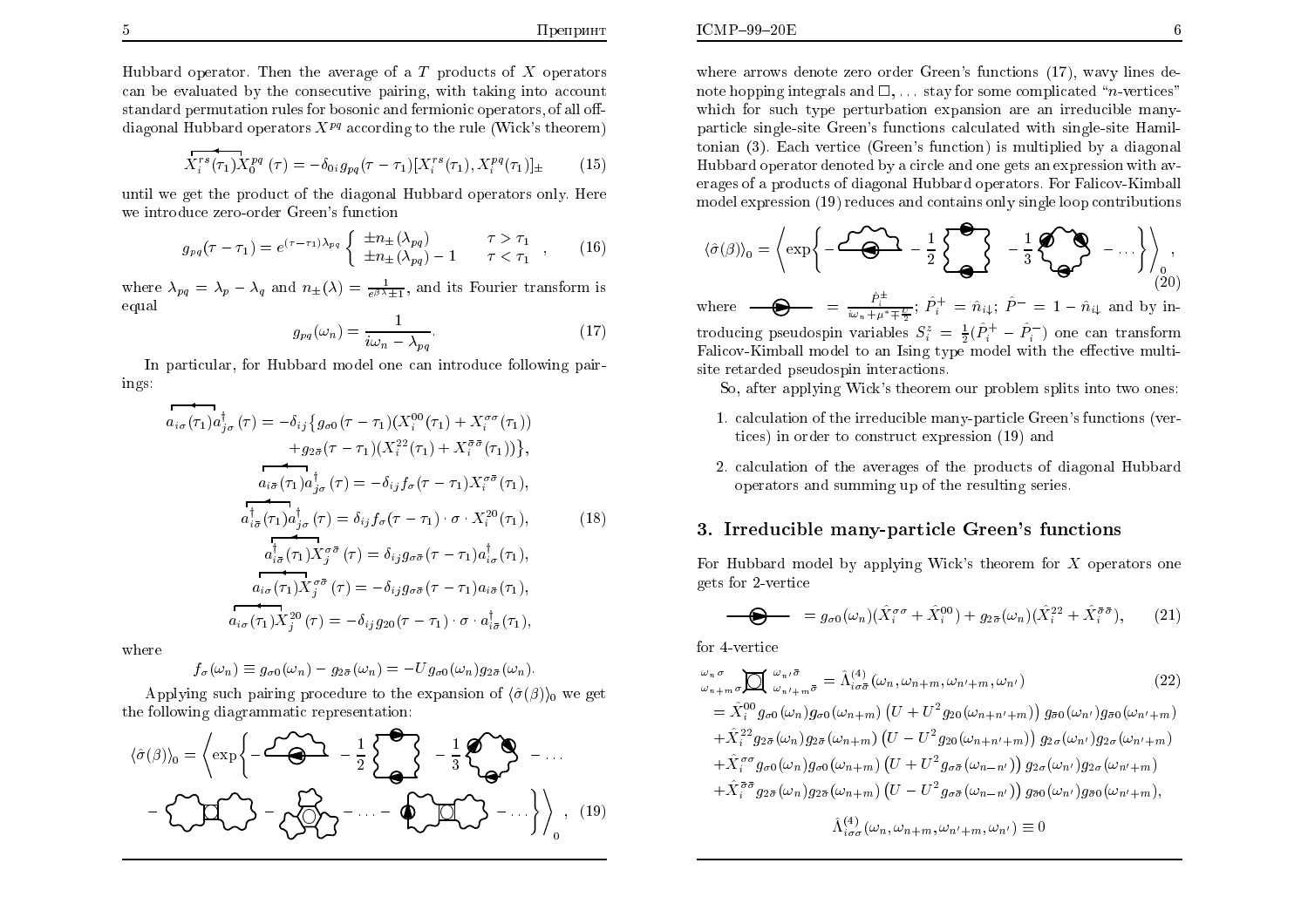$\lambda =$ 

and so on. Expressions  $(21)$ ,  $(22)$  and for the vertices of higher order possess one significant feature. They decompose into four terms with different diagonal Hubbard operators  $X^{pp}$ , which project our single site problem on certain "vacuum" states (subspaces), and zero-order Green's functions, which describe all possible excitations and scattering processes around these "vacuum" states (subspaces): i.e. creation and annihilation of single electrons and of the doublon (pair of electrons with opposite spins) for subspaces  $p = 0$  and  $p = 2$  and creation and annihilation of single electrons with appropriate spin orientation and of the magnon (spin flip) for subspaces  $p = \uparrow$  and  $p = \downarrow$ .

In compact form expressions  $(21)$  and  $(22)$  can be written as

$$
\bigoplus_{p} \qquad = \sum_{p} \hat{X}_{i}^{pp} g_{\sigma(p)}(\omega_{n}) \tag{23}
$$

and

$$
\mathbf{Q} = \sum_{p} \hat{X}_i^{pp} \tag{24}
$$

 $\times g_{\sigma(n)}(\omega_n)g_{\sigma(n)}(\omega_{n+m})\widetilde{U}_{\sigma(\sigma(n)}(\omega_n,\omega_l|\omega_m)g_{\sigma(n)}(\omega_l)g_{\sigma(n)}(\omega_{l+m}),$ 

where

$$
g_{\sigma(p)}(\omega_n) = \begin{cases} g_{\sigma 0}(\omega_n) & \text{for } p = 0, \sigma \\ g_{2\bar{\sigma}}(\omega_n) & \text{for } p = \bar{\sigma}, 2 \end{cases}
$$
 (25)

Here

$$
\widetilde{U}_{\sigma\bar{\sigma}(p)}(\omega_n, \omega_l|\omega_m) = \begin{cases} U(1 \pm Ug_{20}(\omega_{n+l+m})) & \text{for } p = 0, 2\\ U(1 \pm Ug_{\sigma\bar{\sigma}}(\omega_{n-l})) & \text{for } p = \sigma, \bar{\sigma} \end{cases}, \qquad (26)
$$

$$
\widetilde{U}_{\sigma\bar{\sigma}(p)}(\omega_n,\omega_l|\omega_m)=\widetilde{U}_{\bar{\sigma}\sigma(p)}(\omega_l,\omega_n|\omega_m)
$$

is a renormalized Coulombic interaction in the subspaces, or in diagrammatic notations



where dots denote Coulombic correlation energy  $U = \lambda_2 + \lambda_0 - \lambda_1 - \lambda_1$ and dashed arrows denote bosonic zero-order Green's functions: doublon  $q_{20}(\omega_m)$  or magnon  $q_{\sigma\bar{\sigma}}(\omega_m)$ .

For 6-vertex one can get

$$
\hat{\Lambda}^{(6)}_{i\sigma\sigma\sigma}(\omega_n,\omega_{n_1},\omega_{n_2},\omega_{n_3},\omega_{n_4},\omega_{n_5})\equiv 0,
$$

$$
\hat{\Lambda}_{i\sigma\bar{\sigma}\bar{\sigma}}^{(6)}(\omega_n, \omega_{n_1}, \omega_{n_2}, \omega_{n_3}, \omega_{n_4}, \omega_{n_5}) = \delta(\omega_n - \omega_{n_1} + \omega_{n_2} - \omega_{n_3} + \omega_{n_4} - \omega_{n_5})
$$
\n
$$
\times \sum_p \hat{X}_i^{pp} g_{\sigma(p)}(\omega_n) g_{\sigma(p)}(\omega_{n_1}) g_{\bar{\sigma}(p)}(\omega_{n_2}) g_{\bar{\sigma}(p)}(\omega_{n_3}) g_{\bar{\sigma}(p)}(\omega_{n_4}) g_{\bar{\sigma}(p)}(\omega_{n_5})
$$
\n
$$
\times \left\{ \tilde{U}_{\sigma\bar{\sigma}(p)}(\omega_n, \omega_{n_3} | \omega_{n_2 - n_3}) g_{\bar{\sigma}(p)}(\omega_{n_1 + n_2 - n_3}) \tilde{U}_{\sigma\bar{\sigma}(p)}(\omega_{n_1}, \omega_{n_4} | \omega_{n_5 - n_4}) - \tilde{U}_{\sigma\bar{\sigma}(p)}(\omega_n, \omega_{n_5} | \omega_{n_2 - n_5}) g_{\bar{\sigma}(p)}(\omega_{n_1 + n_2 - n_5}) \tilde{U}_{\sigma\bar{\sigma}(p)}(\omega_{n_1}, \omega_{n_4} | \omega_{n_3 - n_4}) (28)
$$
\n
$$
- \tilde{U}_{\sigma\bar{\sigma}(p)}(\omega_n, \omega_{n_3} | \omega_{n_4 - n_3}) g_{\bar{\sigma}(p)}(\omega_{n_1 + n_4 - n_5}) \tilde{U}_{\sigma\bar{\sigma}(p)}(\omega_{n_1}, \omega_{n_2} | \omega_{n_5 - n_2})
$$
\n
$$
+ \tilde{U}_{\sigma\bar{\sigma}(p)}(\omega_n, \omega_{n_5} | \omega_{n_4 - n_5}) g_{\bar{\sigma}(p)}(\omega_{n_1 + n_4 - n_5}) \tilde{U}_{\sigma\bar{\sigma}(p)}(\omega_{n_1}, \omega_{n_2} | \omega_{n_3 - n_2})
$$
\n
$$
+ \Upsilon_{\sigma\bar{\sigma}(\bar{p})}(\omega_n, \omega_{n_1}, \omega_{n_2}, \omega_{n_3}, \omega_{n_4}, \omega_{n_5}) \right\},
$$

where

$$
\begin{split} \Upsilon_{\sigma\bar{\sigma}\bar{\sigma}(p)}(\omega_{n}, \omega_{n_{1}}, \omega_{n_{2}}, \omega_{n_{3}}, \omega_{n_{4}}, \omega_{n_{5}}) \\ &= \begin{cases} \pm U^{3} \left( g_{20}(\omega_{n+n_{2}}) - g_{20}(\omega_{n+n_{4}}) \right) \left( g_{20}(\omega_{n_{1}+n_{3}}) - g_{20}(\omega_{n_{1}+n_{5}}) \right) \\ \pm U^{3} \left( g_{20}(\omega_{n-n_{3}}) - g_{20}(\omega_{n-n_{5}}) \right) \left( g_{20}(\omega_{n_{1}-n_{2}}) - g_{20}(\omega_{n_{1}-n_{4}}) \right) \\ \pm U^{3} \left( g_{20}(\omega_{n-n_{3}}) - g_{20}(\omega_{n-n_{5}}) \right) \left( g_{20}(\omega_{n_{1}-n_{2}}) - g_{20}(\omega_{n_{1}-n_{4}}) \right) \\ \text{for } p = \sigma, \bar{\sigma} \end{cases} . \end{split} \tag{29}
$$

In expression (28) the contributions of the first four terms in braces can be presented by the following diagrams



with the internal vertices of the same type as in  $(27)$ , whereas the contribution of the last term can be presented diagrammatically as

$$
\left\downarrow \left\downarrow \left\downarrow \left\downarrow \right\right\downarrow \left\downarrow \left\downarrow \left\downarrow \left\downarrow \left\downarrow \right\downarrow \left\downarrow \left\downarrow \left\downarrow \right\downarrow \left\downarrow \left\downarrow \right\downarrow \left\downarrow \left\downarrow \left\downarrow \right\downarrow \left\downarrow \left\downarrow \right\downarrow \left\downarrow \left\downarrow \right\downarrow \left\downarrow \left\downarrow \right\downarrow \left\downarrow \left\downarrow \left\downarrow \right\downarrow \left\downarrow \left\downarrow \right\downarrow \left\downarrow \left\downarrow \right\downarrow \left\downarrow \left\downarrow \right\downarrow \left\downarrow \left\downarrow \right\downarrow \left\downarrow \left\downarrow \left\downarrow \right\downarrow \left\downarrow \left\downarrow \right\downarrow \left\downarrow \left\downarrow \right\downarrow \left\downarrow \left\downarrow \right\downarrow \left\downarrow \right\downarrow \left\downarrow \left\downarrow \right\downarrow \left\downarrow \left\downarrow \right\downarrow \left\downarrow \left\downarrow \right\downarrow \left\downarrow \right\downarrow \left\downarrow \left\downarrow \right\downarrow \left\downarrow \left\downarrow \right\downarrow \left\downarrow \right\downarrow \left\downarrow \right\downarrow \left\downarrow \right\downarrow \left\downarrow \left\downarrow \right\downarrow \left\downarrow \right\downarrow \left\downarrow \left\downarrow \right\downarrow \left\downarrow \left\downarrow \right\downarrow \left\downarrow \left\downarrow \right\downarrow \left\downarrow \right\downarrow \left\downarrow \right\downarrow \left\downarrow \left\downarrow \right\downarrow \left\downarrow \right\downarrow \left\downarrow \right\downarrow \left\downarrow \right\downarrow \left\downarrow \right\downarrow \left\downarrow \left\downarrow \right\downarrow \left\downarrow \right\downarrow \left\downarrow \right\downarrow \left\downarrow \right\downarrow \left\downarrow \right\downarrow \left\downarrow \right\downarrow \left\downarrow \right\downarrow \left\downarrow \right\downarrow \left\downarrow \right\downarrow \left\downarrow \right\downarrow \left\downarrow \right\downarrow \left\downarrow \right\downarrow \left\downarrow \right\downarrow \left\downarrow \right\downarrow \left\downarrow \right\downarrow \left\downarrow \right\downarrow \left\downarrow \right\downarrow \left\downarrow \right\downarrow \left\
$$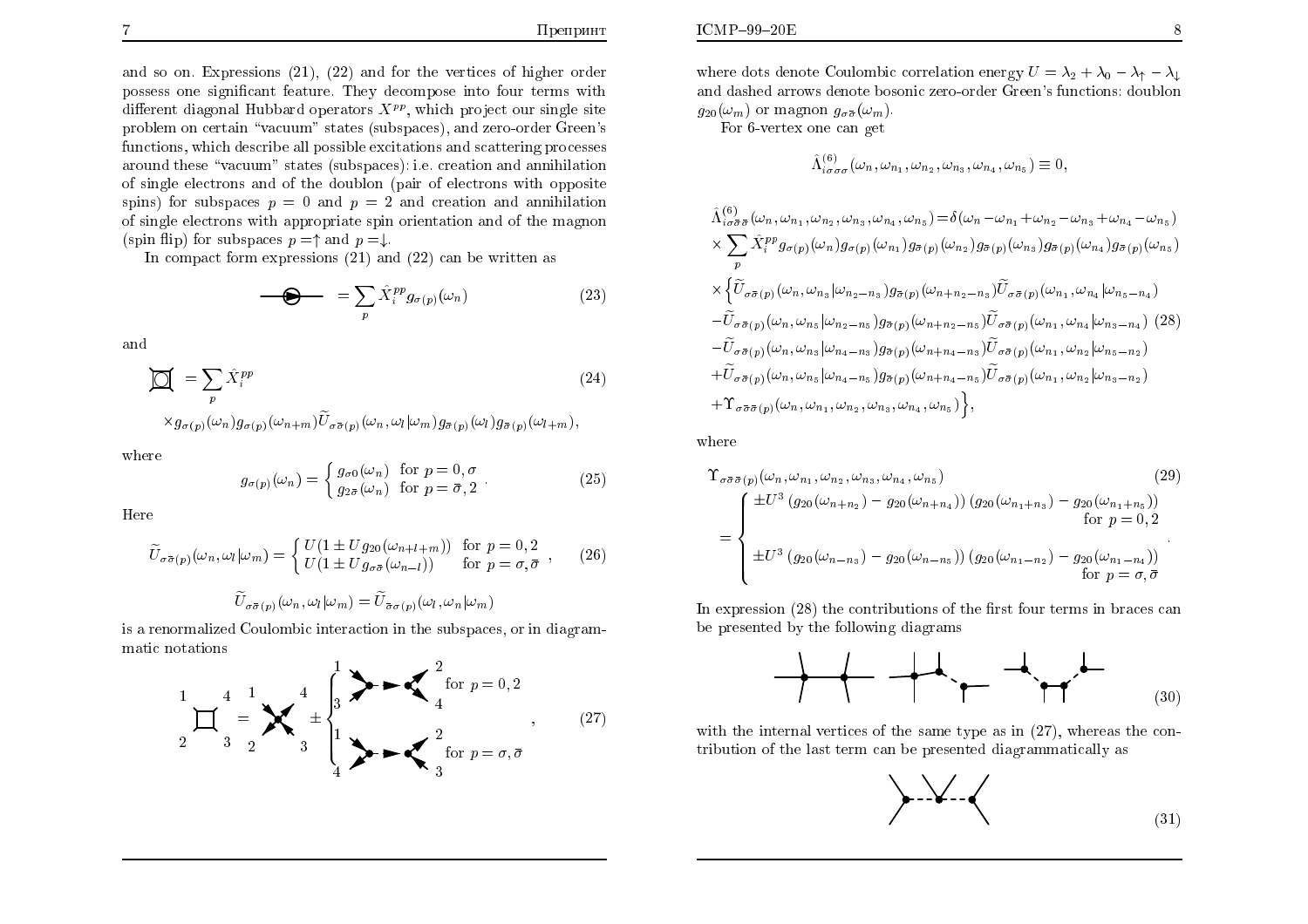So, we can introduce primitive vertices<sup>1</sup>

$$
\bigtimes \rightarrow \searrow
$$
 (32)

by which one can construct all *n*-vertices in expansion  $(19)$  according to the following rules:

- 1. *n*-vertices are constructed by the diagonal Hubbard operator  $X^{pp}$ and zero-order fermionic and bosonic lines connected by primitive vertices  $(32)$  specific for each subspace p.
- 2. External lines of *n*-vertices must be of the fermionic type.
- 3. Diagrams with the loops formed by zero-order fermionic and bosonic Green's functions are not allowed because they are already included into the formalism, e.g.



Diagrams  $(27)$ ,  $(30)$  and  $(31)$  topologically are truncated Bethe-lattices constructed by the primitive vertices (32) and can be treated as some generalization of the Hubbard stars [28,29] in the thermodynamical perturbation theory.

It should be noted that each  $n$ -vertice contains Coulombic interaction U as in primitive vertices  $(32)$  (denoted by dots) as in the denominators of zero-order Green's functions (17). In the  $U \rightarrow \infty$  limit each term in expressions for  $n$ -vertices can diverge but total vertice possesses finite  $U \rightarrow \infty$  limit when diagrammatic series of Ref. [5] are reproduced.

Second problem of calculation of the averages of diagonal  $X$  operators is more complicated. One of the ways to solve it is to use semi-invariant (cumulant) expansions as it was done in Refs. [5] and [6] for  $U = \infty$ limit. Another way is to consider  $d = \infty$  limit where new simplifications appear.

### 4. Dynamical mean-field theory

Within the frames of the considered perturbation theory in terms of electron hopping a single-electron Green's function (9) can be presented

in a form

$$
G_{\sigma}(\omega_n, \mathbf{k}) = \frac{1}{\Xi_{\sigma}^{-1}(\omega_n, \mathbf{k}) - t_{\mathbf{k}}},\tag{33}
$$

where we introduce an irreducible part  $\Xi_{\sigma}(\omega_n, \mathbf{k})$  of Green's function which, in general, is not local. In the case of infinite dimensions  $d \to \infty$ one should scale hopping integral according to

$$
t_{ij} \rightarrow \frac{t_{ij}}{\sqrt{d}}
$$

in order to obtain finite density of states and it was shown by Metzner in his pioneer work [25] that in this limit the irreducible part become local

$$
\Xi_{ij\sigma}(\tau - \tau') = \delta_{ij}\Xi_{\sigma}(\tau - \tau') \quad \text{or} \quad \Xi_{\sigma}(\omega_n, \mathbf{k}) = \Xi_{\sigma}(\omega_n)
$$
 (34)

and such site-diagonal function, as it was shown by Brandt and Mielsch [9], can be calculated by mapping the infinite-dimensional lattice problem (1) with  $t_{ij}^{\sigma}(\tau - \tau') = \frac{1}{\sqrt{d}}t_{ij}$  on the atomic model with auxiliary Kadanoff-Baym field

$$
t_{ij}^{\sigma}(\tau - \tau') = \delta_{ij} J_{\sigma}(\tau - \tau'), \qquad (35)
$$

which has to be self-consistently determined from the condition that the same function  $\Xi_{\sigma}(\omega_n)$  defines Green's functions for the lattice and atomic limit. The self-consistent set of equations for  $\Xi_{\sigma}(\omega_n)$  and  $J_{\sigma}(\omega_n)$  $(e.g. see Ref. [8] and references therein) is following$ 

$$
\frac{1}{N}\sum_{\mathbf{k}}\frac{1}{\Xi_{\sigma}^{-1}(\omega_n)-t_{\mathbf{k}}}=\frac{1}{\Xi_{\sigma}^{-1}(\omega_n)-J_{\sigma}(\omega_n)}=G_{\sigma}^{(a)}(\omega_n,\{J_{\sigma}(\omega_n)\}),\tag{36}
$$

where  $G_{\sigma}^{(a)}(\omega_n, \{J_{\sigma}(\omega_n)\})$  is Green's function for atomic limit (35).

Grand canonical potential for lattice is connected with the one for atomic limit by expression [9]

$$
\frac{\Omega}{N} = \Omega_a - \frac{1}{\beta} \sum_{n\sigma} \left\{ \ln G_{\sigma}^{(a)}(\omega_n) - \frac{1}{N} \sum_{\mathbf{k}} \ln G_{\sigma}(\omega_n, \mathbf{k}) \right\}.
$$
 (37)

On the other hand, we can write for the grand canonical potential for atomic limit  $\Omega_a$  the same expansion as in (19) but now we have averages of the products of diagonal  $X$  operators at the same site. According to (12) we can multiply them and reduce their product to a single X operator which can be taken outside of the brackets and exponent in

<sup>&</sup>lt;sup>1</sup> For *n*-vertices of higher order a new primitive vertices can appear but we do not check this due to the rapid increase of the algebraic calculations with the increase of  $\boldsymbol{n}$ .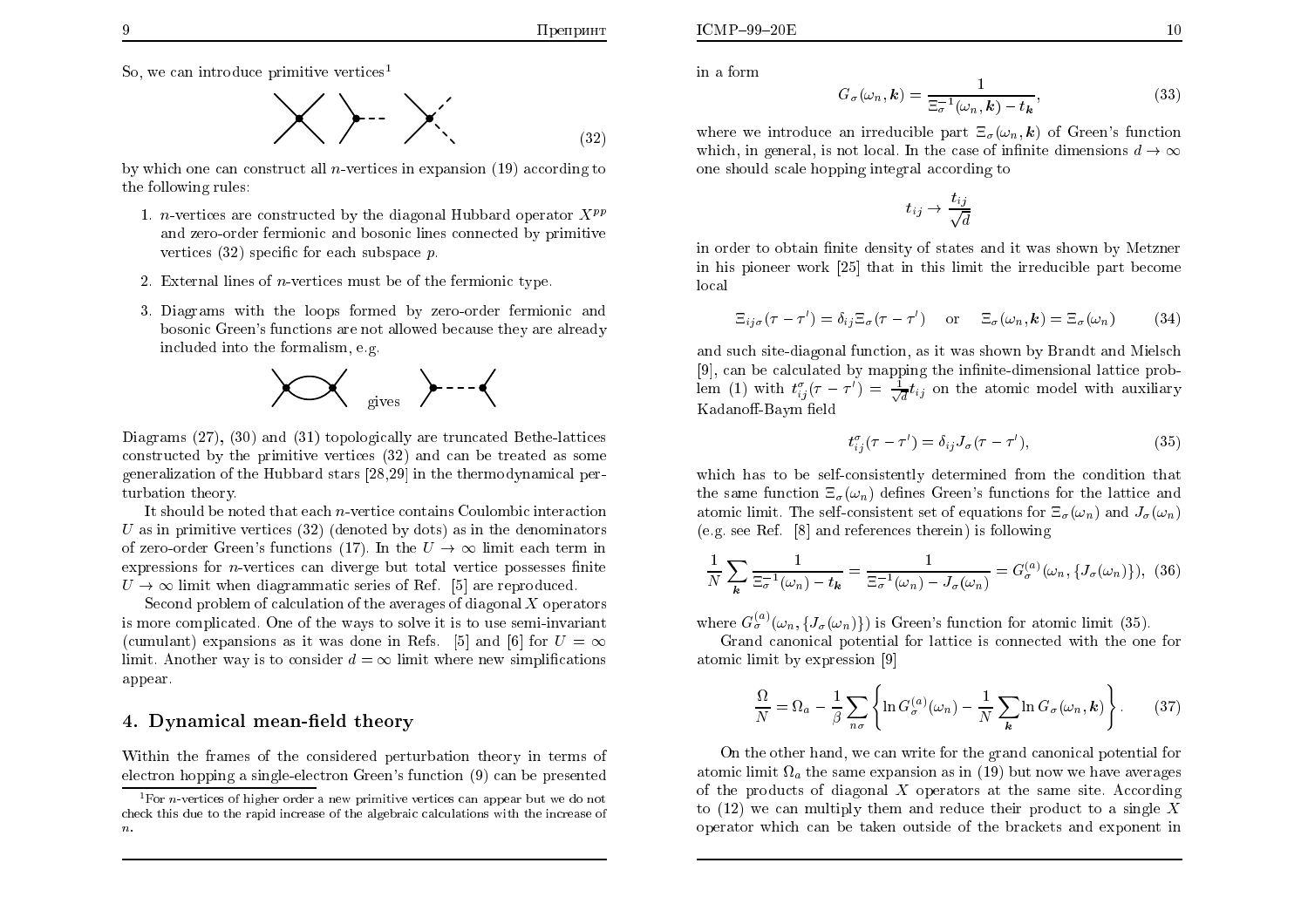(19) and its average is equal  $\langle X^{pp} \rangle_0 = \frac{e^{-\beta \lambda_p}}{\sum_a e^{-\beta \lambda_q}}$ . Finally, for the grand canonical potential for atomic limit we get

$$
\Omega_a = -\frac{1}{\beta} \ln \sum_p e^{-\beta \Omega_{(p)}},\tag{38}
$$

where  $\Omega_{(p)}$  are "grand canonical potentials" for subspaces

$$
\Omega_{(p)} = \lambda_p + \frac{1}{\beta} \left\{ \underbrace{\mathcal{L}^2 \mathcal{L}^2}_{\mathcal{L}^2} + \frac{1}{2} \sum \right\} + \frac{1}{3} \underbrace{\mathcal{L}^2 \mathcal{L}^2}_{\mathcal{L}^2} + \cdots
$$
\n
$$
+ \underbrace{\mathcal{L}^2 \mathcal{L}^2}_{\mathcal{L}^2} + \underbrace{\mathcal{L}^2 \mathcal{L}^2}_{\mathcal{L}^2} + \cdots \underbrace{\mathcal{L}^2 \mathcal{L}^2}_{\mathcal{L}^2} + \cdots \right\} (39)
$$

Now we can find single-electron Green's function for atomic limit by

$$
G_{\sigma}^{(a)}(\tau - \tau') = \frac{\delta \Omega_a}{\delta J_{\sigma}(\tau - \tau')} = \sum_{p} w_p G_{\sigma(p)}(\tau - \tau'), \tag{40}
$$

where

$$
G_{\sigma(p)}(\tau - \tau') = \frac{\delta\Omega(p)}{\delta J_{\sigma}(\tau - \tau')}
$$
\n(41)

are single-electron Green's functions for the subspaces characterized by "statistical weights"

$$
w_p = \frac{e^{-\beta \Omega_{(p)}}}{\sum_{q} e^{-\beta \Omega_{(q)}}}
$$
\n(42)

and our single-site atomic problem exactly (naturally) splits into four subspaces  $p = 0, 2, \downarrow, \uparrow$ .

We can introduce irreducible parts of Green's functions in subspaces  $\Xi_{\sigma(p)}(\omega_n)$  by

$$
G_{\sigma(p)}(\omega_n) = \frac{1}{\Xi_{\sigma(p)}^{-1}(\omega_n) - J_{\sigma}(\omega_n)},\tag{43}
$$

where

$$
\Xi_{\sigma(p)}(\omega_n) = \longrightarrow + \bigoplus_{n=1}^{\infty} \bigoplus_{n=1}^{\infty} \bigoplus_{n=1}^{\infty} \mathfrak{Z}_{n+1}.
$$

According to the rules of the introduced diagrammatic technique  $n$ vertices are terminated by the fermionic Green's functions (see  $(27)$ ,  $(30)$ )

and  $(31)$  and this allows to write a Dayson equation for irreducible parts and to introduce a self-energy

$$
\Xi_{\sigma(p)}^{-1}(\omega_n) = g_{\sigma(p)}^{-1}(\omega_n) - \Sigma_{\sigma(p)}(\omega_n), \qquad (44)
$$

where self-energy  $\Sigma_{\sigma(n)}(\omega_n)$  depends on hopping integral  $J_{\sigma'}(\omega_{n'})$  only through quantities

$$
G_{\sigma'(p)}(\omega_{n'}) - \Xi_{\sigma'(p)}(\omega_{n'})
$$
\n
$$
\equiv \Xi_{\sigma'(p)}^2(\omega_{n'}) \left\{ J_{\sigma'}(\omega_{n'}) + J_{\sigma'}(\omega_{n'}) \Xi_{\sigma'(p)}(\omega_{n'}) J_{\sigma'}(\omega_{n'}) + \cdots \right\}.
$$
\n
$$
(45)
$$

Now, one can reconstruct expressions for grand canonical potentials  $\Omega_{(p)}$  in subspaces from the known structure of Green's functions. To do this, we scale hopping integral

$$
J_{\sigma}(\omega_n) \to \alpha J_{\sigma}(\omega_n), \qquad \alpha \in [0,1]
$$

which allows to define grand canonical potential as

$$
\Omega_{(p)} = \lambda_p + \int_0^1 d\alpha \frac{1}{\beta} \sum_{n\sigma} J_\sigma(\omega_n) G_{\sigma(p)}(\omega_n, \alpha) \tag{46}
$$

and after some transformations one can get

$$
\Omega_{(p)} = \lambda_p - \frac{1}{\beta} \sum_{n\sigma} \ln \frac{\Xi_{\sigma(p)}^{-1}(\omega_n) - J_{\sigma}(\omega_n)}{\Xi_{\sigma(p)}^{-1}(\omega_n)} - \frac{1}{\beta} \sum_{n\sigma} \int_{0}^{1} d\alpha \frac{d\Sigma_{\sigma(p)}(\omega_n, \alpha)}{d\alpha} \left( G_{\sigma(p)}(\omega_n, \alpha) - \Xi_{\sigma(p)}(\omega_n, \alpha) \right),
$$
\n(47)

where  $\Sigma_{\sigma(n)}(\omega_n, \alpha)$  depends on  $\alpha$  only through quantities  $\{G_{\sigma'(p)}(\omega_{n'}, \alpha) - \Xi_{\sigma(p)}(\omega_{n'}, \alpha)\}\$ . So, if one find or construct selfenergy  $\Sigma_{\sigma(n)}(\omega_n)$  he can find Green's functions and grand canonical potentials for subspaces and, according to (38) and (40), solve atomic problem.

For Falicov-Kimball model  $J_{\perp}(\omega_n) = 0$  and according to (22) and  $(28)$ 

$$
\Sigma_{\uparrow(p)}(\omega_n) \equiv 0; \quad \Xi_{\uparrow(p)}(\omega_n) = g_{\uparrow(p)}(\omega_n) \tag{48}
$$

and

$$
\Omega_{(p)} = \lambda_p - \frac{1}{\beta} \sum_n \ln \left( 1 - J_\uparrow(\omega_n) g_{\uparrow(p)}(\omega_n) \right),\tag{49}
$$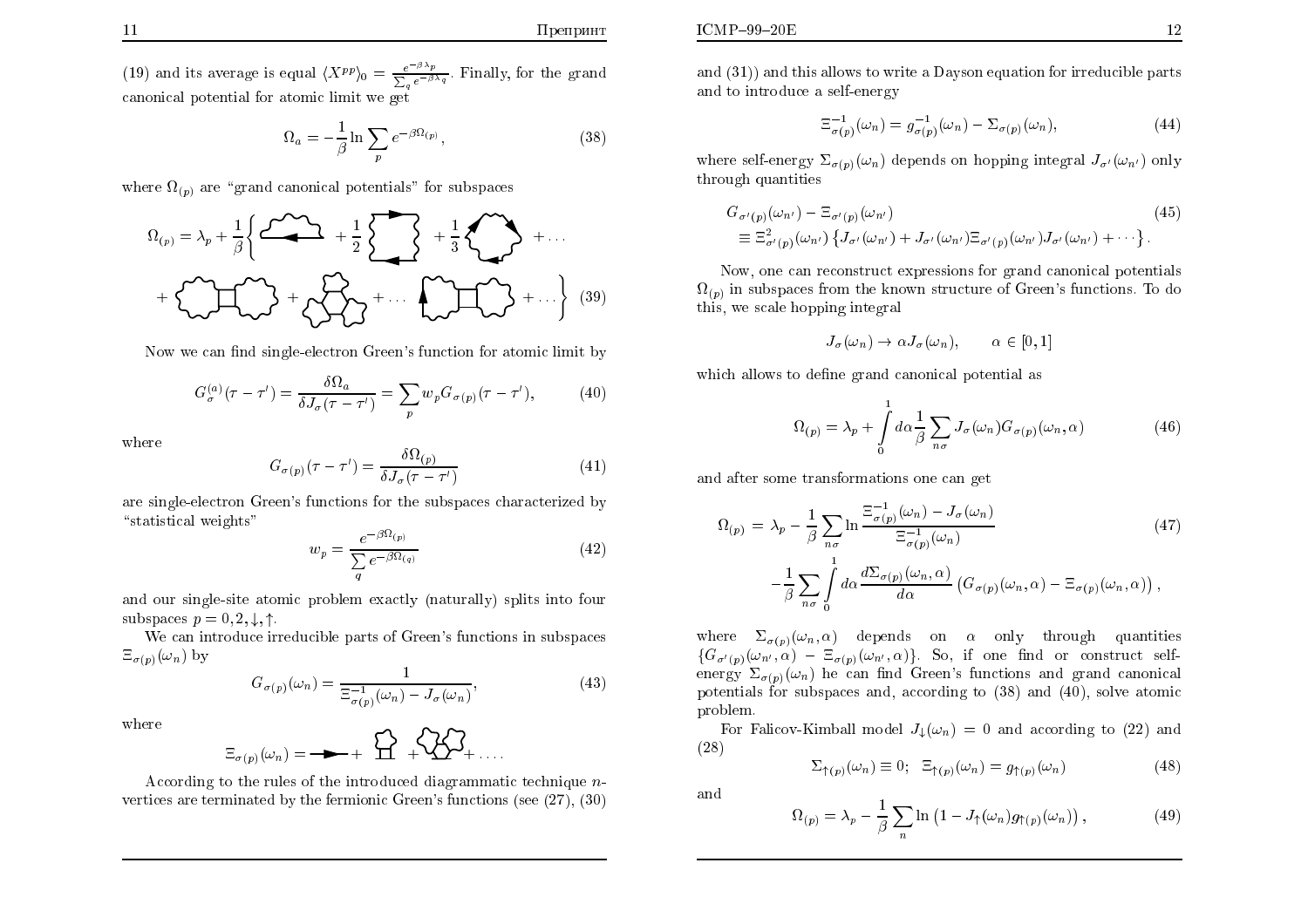$$
G_{\uparrow}^{(a)}(\omega_n) = \frac{1 - n_{\downarrow}}{i\omega_n - \lambda_{\uparrow 0} - J_{\uparrow}(\omega_n)} + \frac{n_{\downarrow}}{i\omega_n - \lambda_{\uparrow \downarrow} - J_{\uparrow}(\omega_n)},\tag{50}
$$

$$
n_{\uparrow} = \frac{1}{\beta} \sum_{n} G_{\uparrow}^{(a)}(\omega_{n}), \qquad n_{\downarrow} = w_{2} + w_{\downarrow}
$$
 (51)

which immediately gives results of Ref. [9] (see also Ref. [30]).

For Hubbard model there are no exact expression for self-energy but the set of Eqs. 43, 44 and 47 allows to construct different self-consistent approximations.

The first approximation, which can be done, is to put

$$
\Sigma_{\sigma(p)}(\omega_n) = 0 \tag{52}
$$

which gives

$$
\Xi_{\sigma(p)}(\omega_n) = g_{\sigma(p)}(\omega_n) \tag{53}
$$

and

$$
\Omega_{(p)} = \lambda_p - \frac{1}{\beta} \sum_{n\sigma} \ln \left( 1 - J_\sigma(\omega_n) g_{\sigma(p)}(\omega_n) \right) \tag{54}
$$

and for the Green's function for atomic problem one can obtain 2-pole expression

$$
G_{\sigma}^{(a)}(\omega_n) = \frac{w_0 + w_{\sigma}}{i\omega_n - \lambda_{\sigma 0} - J_{\sigma}(\omega_n)} + \frac{w_2 + w_{\bar{\sigma}}}{i\omega_n - \lambda_{2\bar{\sigma}} - J_{\sigma}(\omega_n)}
$$
(55)

of the alloy-analogy solution for the Hubbard model which is exact for Falicov-Kimball model. In this approximation mean values (10) are equal

$$
n_{\sigma} = \frac{1}{\beta} \sum_{n} G_{\sigma}^{(a)}(\omega_{n}) + w_{2} + w_{\sigma} - \frac{w_{0} + w_{\sigma}}{e^{\beta \lambda_{\sigma 0}} + 1} - \frac{w_{2} + w_{\bar{\sigma}}}{e^{\beta \lambda_{2\bar{\sigma}}} + 1}
$$
  

$$
\neq \frac{1}{\beta} \sum_{n} G_{\sigma}^{(a)}(\omega_{n})
$$
(56)

The next one is to consider only contribution from  $n$ -vertices of the  $(27)$  and  $(30)$  type which allow to construct self-energy in the following form

$$
\Sigma_{\sigma(p)}(\omega_n) = \frac{1}{\beta} \sum_{n'} \widetilde{U}_{\sigma(\bar{\sigma}(p))}(\omega_n, \omega_{n'}|0) \left( G_{\bar{\sigma}(p)}(\omega_{n'}) - \Xi_{\bar{\sigma}(p)}(\omega_{n'}) \right), \quad (57)
$$

which besides Hartree-Fock type term

$$
\Sigma_{\sigma(p)}^{HF} = U \cdot \frac{1}{\beta} \sum_{n'} \left( G_{\bar{\sigma}(p)}(\omega_{n'}) - \Xi_{\bar{\sigma}(p)}(\omega_{n'}) \right) \tag{58}
$$

contains contributions from the scattering processes involving exchange by bosons: doublons and magnons. These immediately gives for the grand canonical potential (47) the following analytical expression

$$
\Omega_{(p)} = \lambda_p - \frac{1}{\beta} \sum_{n\sigma} \ln \left( 1 - J_\sigma(\omega_n) \Xi_{\sigma(p)}(\omega_n) \right) \qquad (59)
$$

$$
- \frac{1}{\beta^2} \sum_{nn'} \left( G_{\uparrow(p)}(\omega_n) - \Xi_{\uparrow(p)}(\omega_n) \right) \widetilde{U}_{\uparrow\downarrow(p)}(\omega_n, \omega_{n'}|0) \times \left( G_{\downarrow(p)}(\omega_{n'}) - \Xi_{\downarrow(p)}(\omega_{n'}) \right),
$$

and for Green's function for atomic problem we get 4-pole expression:

$$
G_{\sigma}^{(a)}(\omega_n) = \sum_{p=0,2,\uparrow,\downarrow} \frac{w_p}{\Xi_{\sigma(p)}^{-1}(\omega_n) - J_{\sigma}(\omega_n)},\tag{60}
$$

where irreducible parts  $\Xi_{\sigma(p)}(\omega_n)$  are solutions of the set of integral equations  $(\sigma = \uparrow, \downarrow)$ 

$$
\Xi_{\sigma(p)}^{-1}(\omega_n) = g_{\sigma(p)}^{-1}(\omega_n) - \frac{1}{\beta} \sum_{n'} \widetilde{U}_{\sigma(\bar{\sigma}(p))}(\omega_n, \omega_{n'}|0) \left( G_{\bar{\sigma}(p)}(\omega_{n'}) - \Xi_{\bar{\sigma}(p)}(\omega_{n'}) \right)
$$
\n(61)

with

$$
G_{\bar{\sigma}(p)}(\omega_{n'}) = \frac{1}{\Xi_{\bar{\sigma}(p)}^{-1}(\omega_{n'}) - J_{\bar{\sigma}}(\omega_{n'})}.
$$

Now, electrons with opposite spins do not move independently as it is for the alloy-analogy approximations. Within this approximation, for mean values  $(10)$  we obtain

$$
n = -\frac{1}{N} \frac{d\Omega}{d\mu} = -\left. \frac{d\Omega_a}{d\mu} \right|_{J = \text{const}} = \sum_p w_p n_{(p)},
$$

$$
m = -\frac{1}{N} \frac{d\Omega}{dh} = -\left. \frac{d\Omega_a}{dh} \right|_{J = \text{const}} = \sum_p w_p m_{(p)},
$$

where

$$
n_{(p)} = -\frac{d\Omega_{(p)}}{d\mu}\Big|_{J=\text{const}}
$$
  
=  $-\frac{d\lambda_p}{d\mu} + \frac{1}{\beta} \sum_{n\sigma} (G_{\sigma(p)}(\omega_n) - \Xi_{\sigma(p)}(\omega_n))$  (62)  
 $-\frac{1}{\beta^2} \sum_{nn'} (G_{\uparrow(p)}(\omega_n) - \Xi_{\uparrow(p)}(\omega_n)) \frac{d\tilde{U}_{\uparrow\downarrow(p)}(\omega_n\omega_{n'}|0)}{d\mu}$   
 $\times (G_{\downarrow(p)}(\omega_{n'}) - \Xi_{\downarrow(p)}(\omega_{n'}))$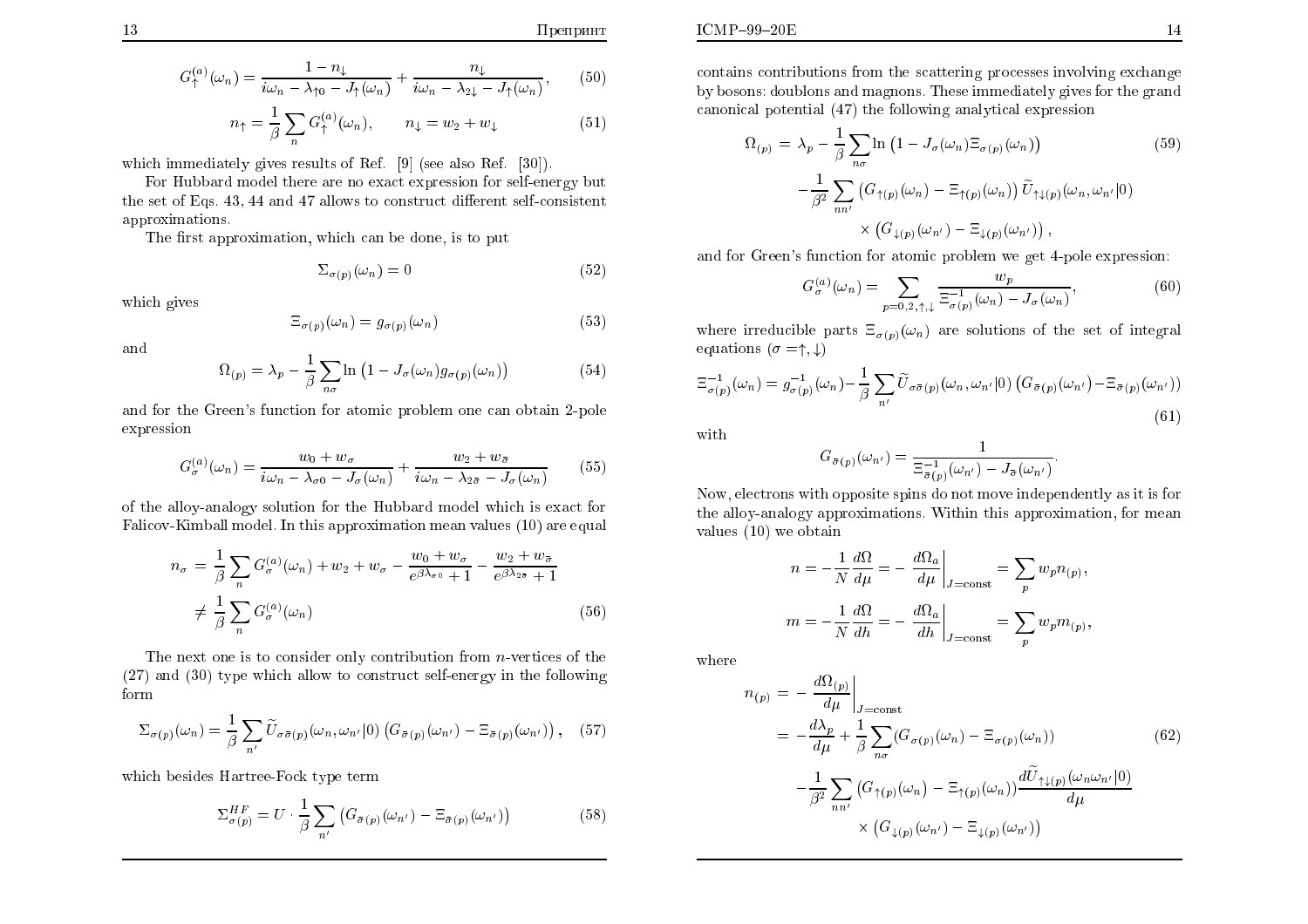and

$$
m_{(p)} = -\frac{d\Omega_{(p)}}{dh}\Big|_{J=\text{const}}
$$
  
=  $-\frac{d\lambda_p}{dh} + \frac{1}{\beta} \sum_{n\sigma} \sigma \cdot (G_{\sigma(p)}(\omega_n) - \Xi_{\sigma(p)}(\omega_n))$  (63)  
 $-\frac{1}{\beta^2} \sum_{nn'} (G_{\uparrow(p)}(\omega_n) - \Xi_{\uparrow(p)}(\omega_n)) \frac{d\widetilde{U}_{\uparrow\downarrow(p)}(\omega_{n'}\omega_{n'}|0)}{dh}$   
 $\times (G_{\downarrow(p)}(\omega_{n'}) - \Xi_{\downarrow(p)}(\omega_{n'}))$ .

Here

$$
\frac{d\widetilde{U}_{\sigma\bar{\sigma}(p)}(\omega_n\omega_{n'}|0)}{d\mu} = \begin{cases} \mp 2U^2 g_{20}^2(\omega_{n+n'}) & \text{for } p = 0, 2\\ 0 & \text{for } p = \sigma, \bar{\sigma} \end{cases}
$$

and

$$
\frac{d\tilde{U}_{\sigma\bar{\sigma}(p)}(\omega_n\omega_{n'}|0)}{dh} = \begin{cases} 0 & \text{for } p = 0, 2\\ \mp 2\sigma U^2 g_{\sigma\bar{\sigma}}^2(\omega_{n-n'}) & \text{for } p = \sigma, \bar{\sigma} \end{cases}
$$

### 5. Conclusions

A finite-temperature perturbation theory scheme in terms of electron hopping which is based on the Wick's theorem for Hubbard operators and is valid for arbitrary value of  $U$  ( $U < \infty$ ) has been developed for Hubbard type models. Diagrammatic series contain single-site vertices, which are irreducible many-particle Green's functions for unperturbated single-site Hamiltonian, connected by hopping lines. The applying of the Wick's theorem for Hubbard operators have allowed to calculate these vertices and it is shown that for each vertice the problem splits into subspaces with "vacuum states" determined by the diagonal (projection) operators and only excitations around these "vacuum states" are allowed. Vertices possesses finite  $U \rightarrow \infty$  limit when diagrammatic series of the strong coupling approach [5,6] are reproduced. The rules to construct diagrams by the primitive vertices are proposed.

In the limit of infinite spatial dimensions the total auxiliary singlesite problem exactly (naturally) splits into subspaces (four for Hubbard model) and a considered analytical scheme allows to build a selfconsistent Kadanoff-Baym type theory for Hubbard model. Some analytical results are given for simple approximations. The first one is an alloy-analogy approximation, when 2-pole structure for Green's function

is obtained, which is exact for Falicov-Kimball model. The next approximation besides Hartree-Fock type contributions involves scattering processes from the exchange by bosons and results into the 4-pole structure for Green's function. The applicability and limitations of the proposed approach and considered approximations can be cleared out only by the numerical calculations and it will be the subject of the special investigation.

## Acknowledgements

I am grateful to Professor I.V.Stasyuk for the useful and stimulated discussions.

### References

- 1. E. Dagotto, Rev. Mod. Phys. 66, 763 (1994).
- 2. Yu.A. Izyumov, N.I. Chashchin, Cond. Matt. Phys. 1(17), 41 (1998).
- 3. P.M. Slobodjan, I.V. Stasyuk, Teor. Mat. Fiz. 19, 423 (1974) [Theor. Math. Phys. USSR 19, 616 (1974)].
- 4. Yu.A. Izyumov, Yu.N. Skryabin, Statistical Mechanics of Magnetically Ordered Systems (Consultants Bureau, New York, 1989).
- 5. Yu.A. Izyumov, B.M. Letfulov, J. Phys. Condens. Matter 2, 8905  $(1990)$
- 6. Yu.A. Izyumov, B.M. Letfulov, E.V. Shipitsyn, M. Bartkowiak, K.A. Chao, Phys. Rev. B 46, 15697 (1992).
- 7. W. Metzner, D. Vollhardt, Phys. Rev. Lett. 62, 324 (1989).
- 8. A. Georges, G. Kotliar, W. Krauth, M.J. Rosenberg, Rey. Mod. Phys. 68, 13 (1996).
- 9. U. Brandt, C. Mielsch, Z. Phys. B 75, 365 (1989); 79, 295 (1990); 82, 37 (1991)
- 10. J. Hubbard, Proc. Roy. Soc. A 276, 238 (1963).
- 11. A. Dorneich, M.G. Zacher, C. Gröber and R. Eder, condmat/9909352.
- 12. J. Hubbard, Proc. Roy. Soc. A 281, 401 (1964).
- 13. L.M. Roth, Phys. Rev. 184, 451 (1964).
- 14. W. Nolting and W. Borgiel, Phys. Rev. B 39, 6962 (1989)
- 15. C. Gröber, M.G. Zacher and R. Eder, cond-mat/9902015.
- 16. S. Pairault, D. Sénéchal and A.-M. S. Tremblay, Phys. Rev. Lett. 80, 5389 (1998); cond-mat/9905242.
- 17. T. Pruschke, D.L. Cox and M. Jarrell, Phys. Rev. B 47, 3553 (1993).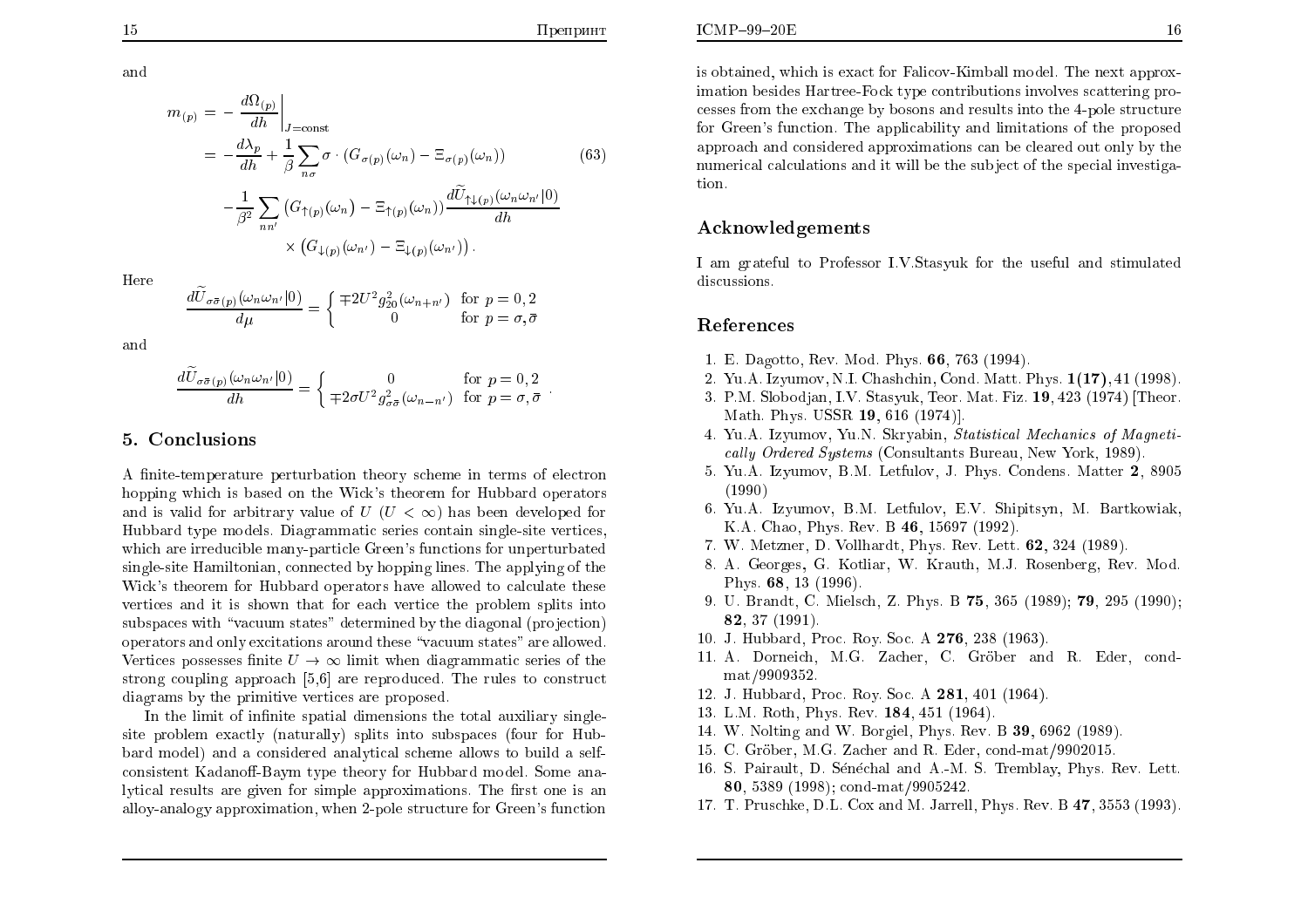- 18. T. Obermeier, T. Pruschke and J. Keller, Phys. Rev. B 56, 8479  $(1997).$
- 19. D.M. Edwards and J.A. Hertz, Physica 163B, 527 (1990).
- 20. S. Wermbter and G. Czycholl, J. Phys.: Condensed Matter 6, 5439  $(1994)$ ; 7, 7335  $(1995)$ .
- 21. H. Kajueter and G. Kotliar, Phys. Lett. 77, 131 (1996).
- 22. T. Herrmann and W. Nolting, Phys. Rev. B 53, 10579 (1996).
- 23. M. Potthoff, T. Herrmann, and W. Nolting, Europ. Phys. J. B 4, 485 (1998).
- 24. T. Wegner, M. Potthoff, and W. Nolting, Phys. Rev. B 57, 6211  $(1998).$
- 25. W. Metzner, Phys. Rev. B. 43, 8549 (1991).
- 26. V. Janiš, cond-mat/9704076.
- 27. G. Baym, L.P. Kadanoff, Phys. Rev. 124, 287 (1961); G. Baym, Phys. Rev. 127, 1391 (1962).
- 28. P.G.J. van Donden, J.A. Vergés and D. Vollhardt, Z. Phys. B 84, 383 (1991).
- 29. C. Gros, W. Wenzel, R. Valentí, G. Hülsenbeck and J. Stolze, Europhys. Lett. 27, 299 (1994).
- 30. I.V. Stasyuk, A.M. Shvaika, J. Phys. Studies 3, 177 (1999).